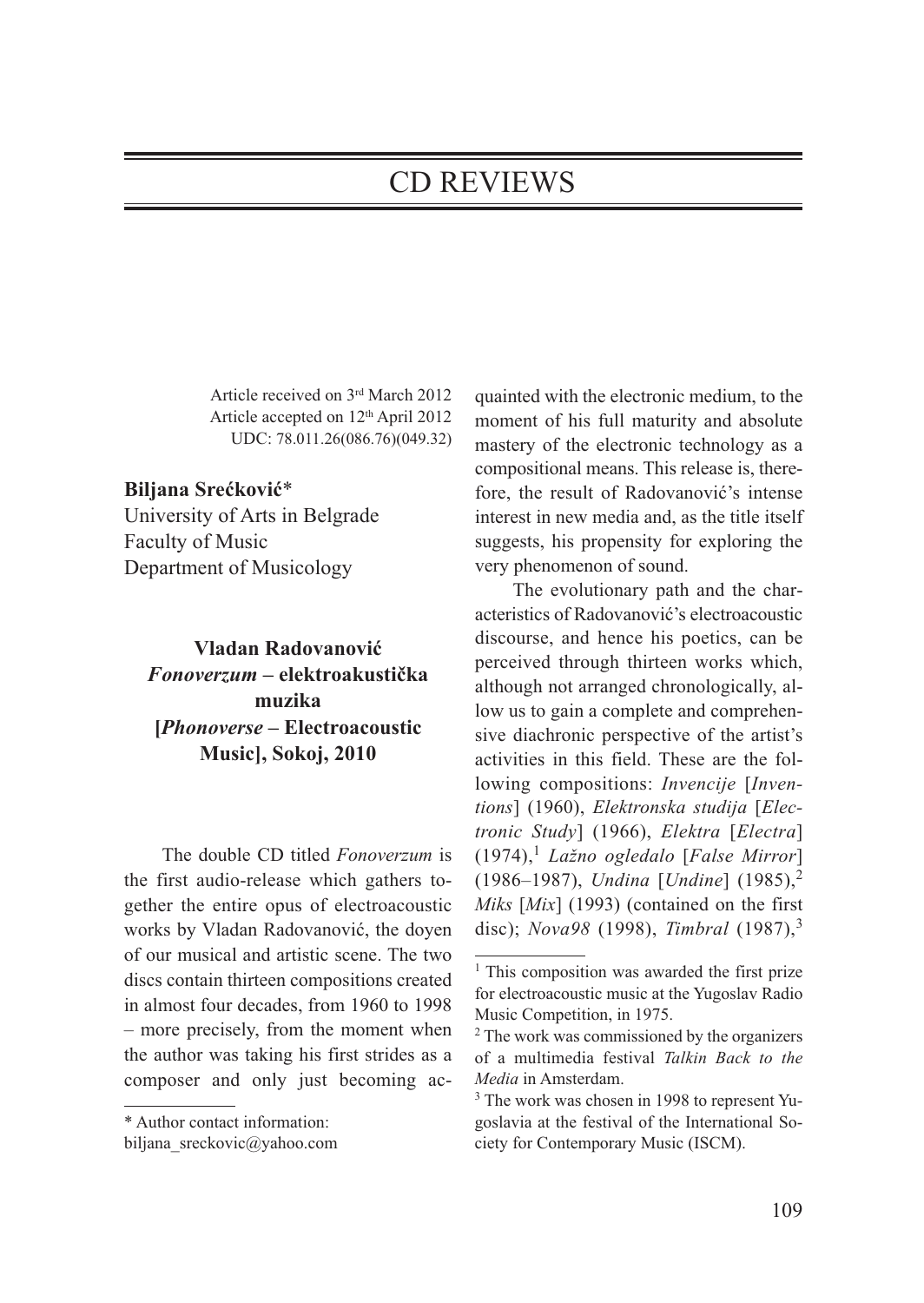*Fluks* [*Flux*] (1989),<sup>4</sup> *Kompjutorija* [*Computoria*] (1976), *YUdogađaji* [*YUevents*] (1990),<sup>5</sup> *Ansambl* [*Ensemble*] (1993) and *Audiospacijal* [*Audiospatial*] (1975–1978)6 (contained on the second disc). The acoustic manifestations of Radovanović's electroacoustic work are complemented by the author's biographical data and comments in the Serbian and English languages (translated by Aleksandra Gajić and Paul Pignon), printed in the accompanying booklet, the covers and layout of which were designed by the author himself, which makes this release attractive and accessible to both the domestic and foreign audience.

The broad pool of Radovanović's procedures, applied over an extensive time span, presents an array of inspirational subjects, relevant not only for understanding his work in the electroacoustic medium, but also phenomena whose significance transcends the poetics. Namely, the *Fonoverzum* release raises the question of Radovanović's mastering of the technology, but also the issue of the problematization of electroacoustic music in the area of ex-Yugoslavia and Serbia, since the release contains works of crucial importance for the initial development of this genre in Yugoslav/Serbian music – *Invencije*, <sup>7</sup> one of the first electroacoustic works in this region, and *Kompjutorija*, the first Yugoslav computer composition. These two works actually represent the opposite extremes (in the conceptual and diachronic senses) of Radovanović's encounter with technology. *Invencije* (1960) are the artist's first product made by using technology, albeit quite rudimentary, in the form of a home tape recorder, and also the earliest attempt at editing recorded sound material in Serbian music, hence a pioneering example of prominence of the notion of *musique concrète*, since the work is based upon the use of concrete sounds (male and female voices, the sound of the piano, the plucking of its strings, hitting the soundboard). Sixteen years later, after further research (at the Experimental Studio of Polish Radio in Warsaw) and the complete mastering of analogue electronic technology (*Elektra*), Radovanović discovered the computer as a means of work and became acquainted with the first derivatives of digital technology. The result was *Kompjutorija* (1976), made with a primitive computer programme (POD 6) and based upon a stochastic principle (at the Institute of Sonology in Utrecht). A specific example of establishing relations between analogue and digital technologies is documented by the work *Timbral* (1987), realized in the Electronic Music Studio of Hungarian Radio, of a digital type, and the Electronic Studio of Radio Belgrade, based upon analogue devices. Exactly this latter studio, whose initiator and *spiritus movens* was the author himself, witnessed the creation of most of Radovanović's works (*Elektra*, *Lažno ogledalo*, *Undina*, *Miks*, *Nova98*, *Fluks*, *YUdogađaji*, *Ansambl*, *Audiospacijal*). By listening to these compositions, the listener therefore has an opportunity to follow the

<sup>4</sup> The work was commissioned by Radio Belgrade on the occasion of the anniversary of the Choir of Radio-Television Belgrade.

<sup>5</sup> The festival Synthèse FIMEB in Bourges (France) commissioned this work.

<sup>6</sup> This work received the second prize (the first prize was not awarded) at the Concours International de Musique Electroacoustique in Bourges (France).

<sup>7</sup> Out of the total of seventeen *Inventions*, the disc contains nine.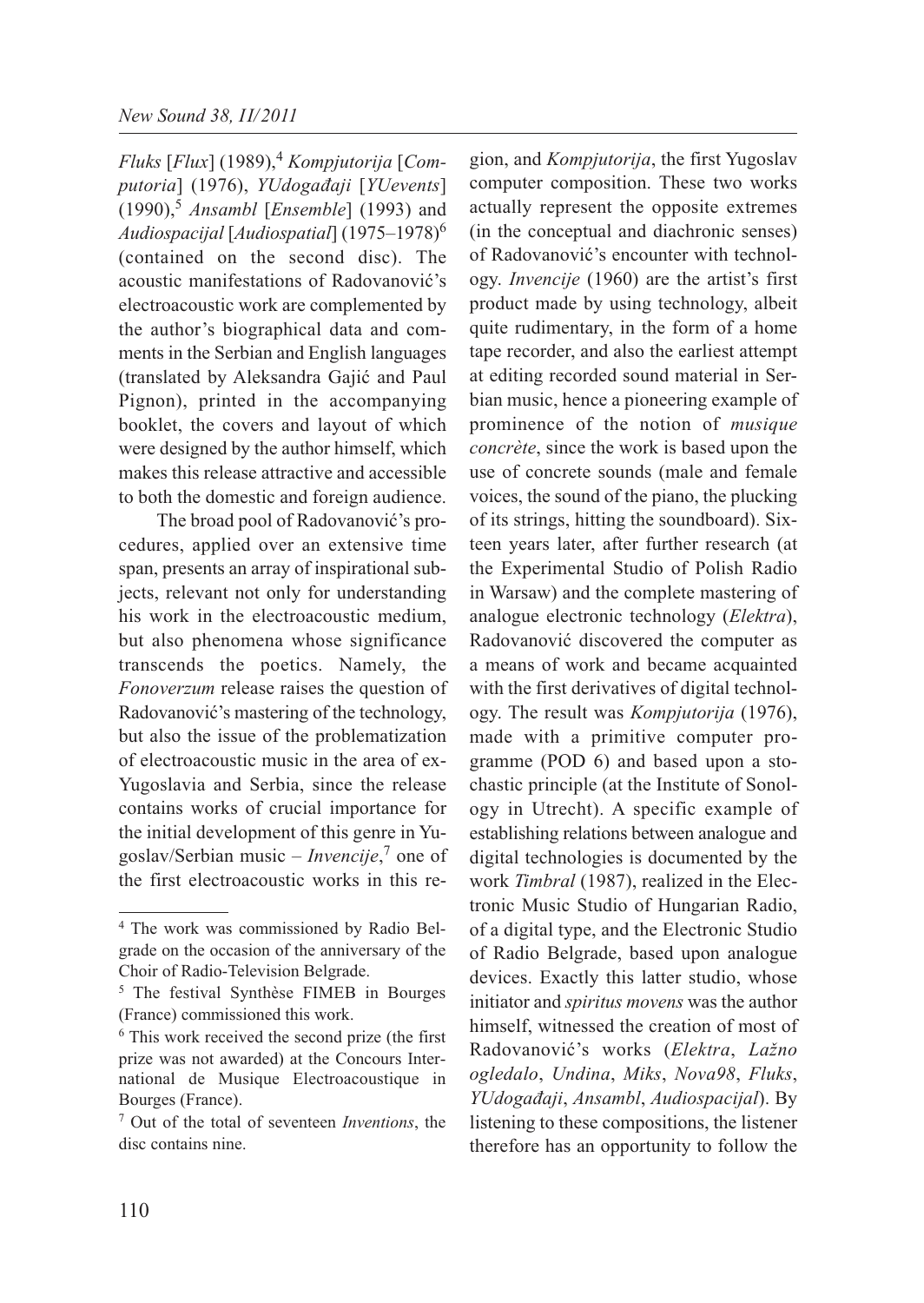audio history of Radovanović's work in the electroacoustic field, i.e. to perceive the gradual progress of the technology for recording, the processing and reproduction of sound in our area and beyond.

Next, Radovanović's electroacoustic works raise the issue of categorization, i.e. various phenomenological types of electroacoustic music: from *musique concrète* (*Invencije*), to 'purely' electronic music, based only on electronically generated sounds (*Elektronska studija*, *Elektra*, *Undina*, *Timbral*, *Ansambl*) or sounds originating from other sources treated in an electronic medium (*Nova98*, *Miks*, *Fluks*, *YUdogađaji*), to 'mixed' electroacoustic medium (*Lažno ogledalo*, *Audiospacijal*), to computer music (*Kompjutorija*). This reveals another important line in Radovanović's poetics which runs through the entire release of *Fonoverzum* – the propensity for creating relations between various media, mostly electronic and non-electronic ones, i.e. electroacoustic and, as the author puts it, non-electroacoustic music. Namely, the focal point of Radovanović's work is the sound itself and the notion that electroacoustic music is not a category stemming from autonomous parameters and separate logic, but just one form of musical art. Therefore, Radovanović establishes and maintains a correlative relationship between these two phenomenological forms of music, mostly by using or evoking acoustic media for creating sounds; the author's intensive interest in the voice as 'live' sound is particularly notable, and it turns out to be the cohesive element in almost all of his electroacoustic compositions. Thus, in Radovanović's *f(F)onoverse* we recognize many procedures which negotiate between the two worlds: the use of voice as a concrete sound (*Invencije*); the use of voice in combination with acoustic sources (flute, violin, bassoon) and tape containing electronically generated sounds and sampled vocal/instrumental material (*Lažno ogle dalo*); the mixing of sound sources obtained by synthesis and sampling (male voice, female voice, more than forty other sampled sounds), whereas the synthesized sounds are similar to the sampled ones (*Miks*; this principle was also applied in the composition *Nova98*); the evoking, simulation, imitation of non-electronic sounds by electronic sounds, with the frequent use, as the author puts it, of 'voice-like sounds' (*Elektra*, *Undina*, *Fluks*, *YUdogađaji*, *Ansambl*). It seems that the idea of networking these media is very strikingly realized in *Audiospacijal* for female choir and electronic sounds (which in this CD release are mixed together on a tape). Radovanović in this composition demonstrates a wide range of approaches to the human voice, often manipulated into sounding like an electronically produced sound, and becoming at the same time the 'reflection' of a voice in an electronic medium. It is exactly here, in the final and climactic number of the entire discographic release, where Radovanović externalizes the motto of his electroacoustic poetics (which he also talks about in the comment on the work): 'Ovako postavljeni odnosi vokalnog i elektronskog ukazuju na osnovnu ideju dela o uzajamnom približavanju dva zvučna sveta, i na težnju oplemenjivanja i očovečenja elektronskog, tehnološkog, pomoću vokalnog, ljudskog' ['The relationships between the vocal and the electronic conceived in this way show the basic idea of the work about bringing the two acoustic worlds together, and the endeavour to cultivate and humanize the